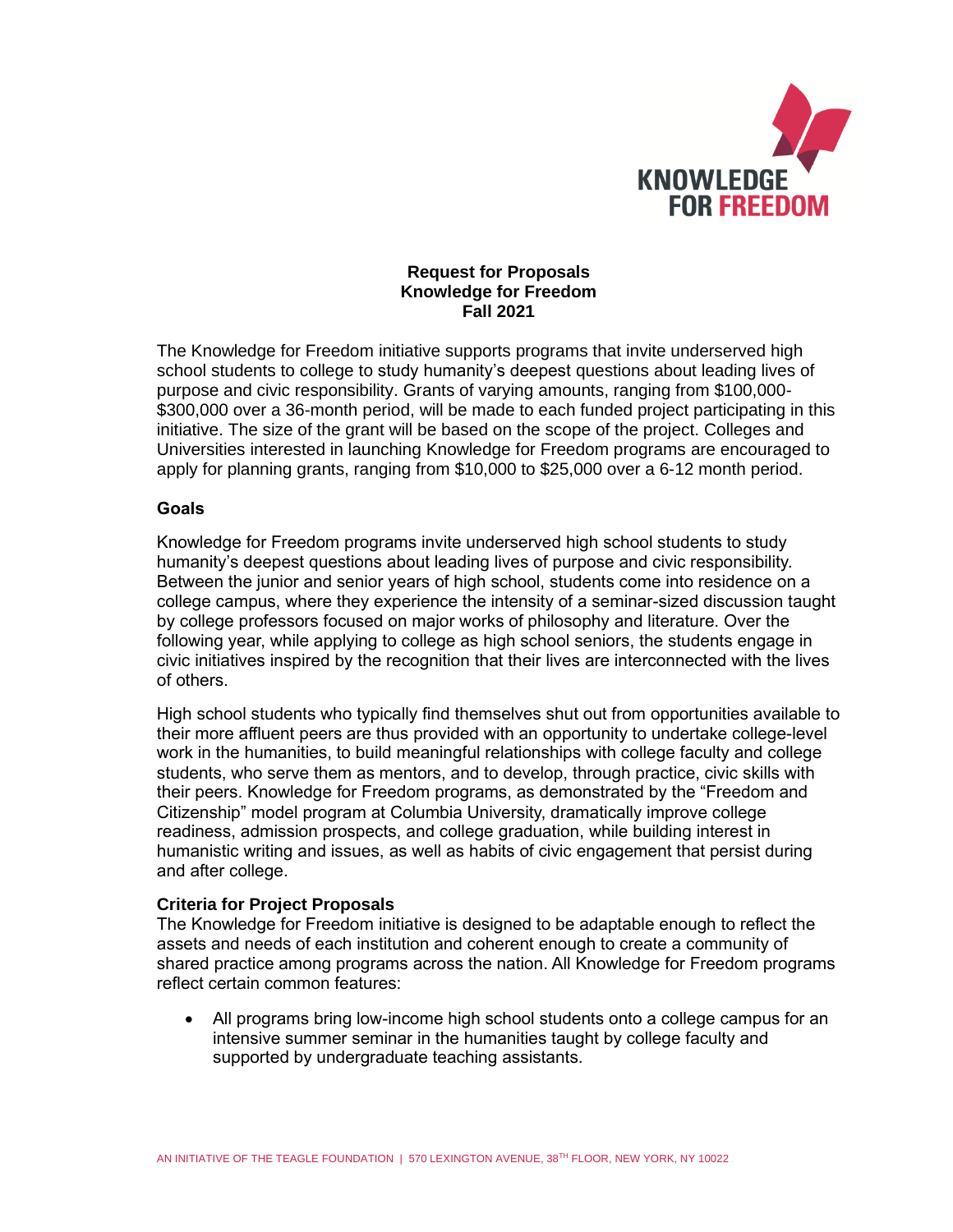- All syllabi include transformative texts in the humanities connected by ideas or questions about the nature of government, freedom, and democracy. We define transformative texts as works—whether ancient or recent—that have transformed the world and that continue to transform individual lives by the power of their ideas and expression.
- During the following academic year, all programs offer formalized assistance with college applications and direct students in a civic engagement or public service project.
- All programs engage with their alumni by sponsoring events, facilitating mentorships, or by connecting them with opportunities to continue their civic engagement.

# **Successful concept papers pay close attention to the attributes listed above and address the following:**

- The Syllabus: Proposals should include a draft and explanation of the summer seminar syllabus.
- Faculty and Institutional Leadership: Proposals should include the names of the faculty director or co-directors who will run the program and potential partners who will help with high school student recruitment.
- Sustainability Plan:

Successful applicants will clearly articulate how proposed programs are aligned with institutional priorities and will be sustained beyond the life of the grant. Grants from the Teagle Foundation are made in the expectation that once the formal grant period ends, should the piloted efforts be successful, the costs associated with supporting the work will be absorbed by the participating institution.

# **Submission Process**

Requests for grant support will be considered following our two-stage application process. First, we ask that prospective grantees share brief concept papers, described below, stating whether they are interested in planning or implementation grants. After review of the concept papers, a limited number of applicants will then be invited to submit full proposals. For complete details on the submission process, please refer to information on [how we grant.](http://www.teaglefoundation.org/How-We-Grant)

Concept papers for this initiative will be reviewed three times per year with submissions due by December 1, March 1 and August 1. The Teagle Foundation's fiscal year begins on July 1 and its Board of Directors reviews all grant requests when it meets in November, February, and May. If a proposal is invited, program staff will confer with applicants to determine the appropriate timeline for submitting a full proposal in line for potential review by the board. All concept papers should be submitted electronically at [proposals@teagle.org.](mailto:proposals@teagle.org) If invited, full proposals will be submitted through the Foundation's online application system.